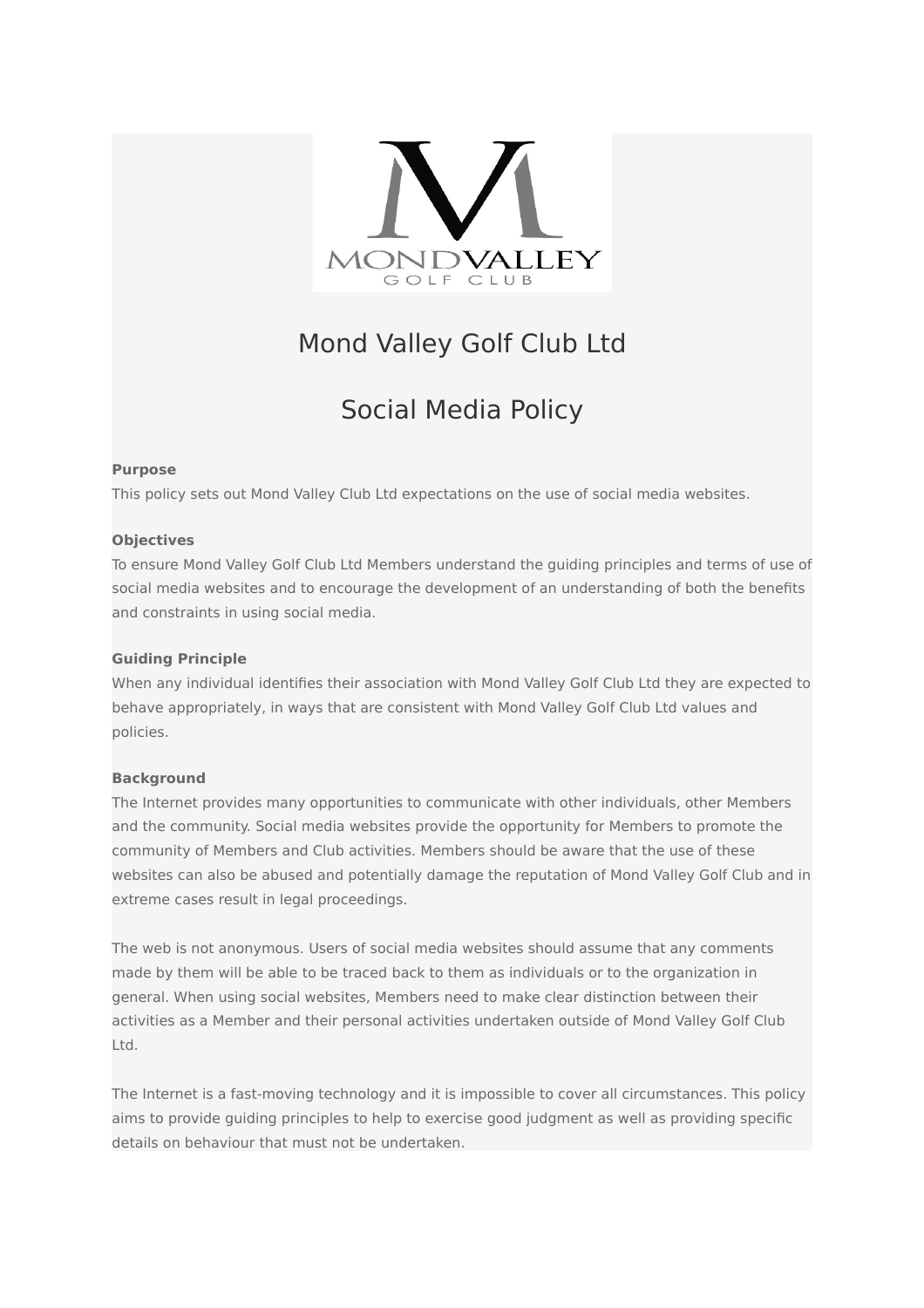#### **Scope**

This policy covers all forms of social media and applies to Mond Valley Golf Club Ltd members. It does not apply to personal use of social media websites when the member.

It not identifiable as a Member of Mond Valley Golf Club Ltd.

Makes no reference to Mond Valley Golf Club Ltd, or issues relating to Mond Valley Golf Club Ltd.

#### **Definitions**

Mond Valley Golf Club Ltd Members: Volunteers, employees and any individual authorised to represent the Club.

Use of social media websites: Any online activity where information is shared by an individual that might affect Members OR Mond Valley Golf Club Ltd . It includes but is not limited to activities such as:

Maintaining a profile page on one of the social or business networking sites (like LinkedIn, Facebook, Twitter or MySpace);

Commenting on blog sites for personal or business reasons;

Leaving product or service review on retailer sires, or customer review sites;

Taking part in online votes and polls;

Taking part in conversation on public and private web forums such as message boards; or

Editing a Wikipedia page.

#### **Usage**

All current responsibilities of Mond Valley Golf Club Ltd members remain in force when using social media websites. Online activity:

Must not be used as a formal correspondence to the Board, Committee or Management. Note: Inappropriate correspondences will be removed. The Board, sub and section committee and Management will not reply using social media.

Must not interfere with club operational commitments;

Must not contain or link to libellous, defamatory or harassing content, including by way of examples, illustration or use of nicknames;

Must not contain or link to pornographic or indecent content;

Must not comment on or publish information that is confidential or proprietary to Mond Valley Golf Club Ltd or its affiliates;

Must not bring the organisation into disrepute.